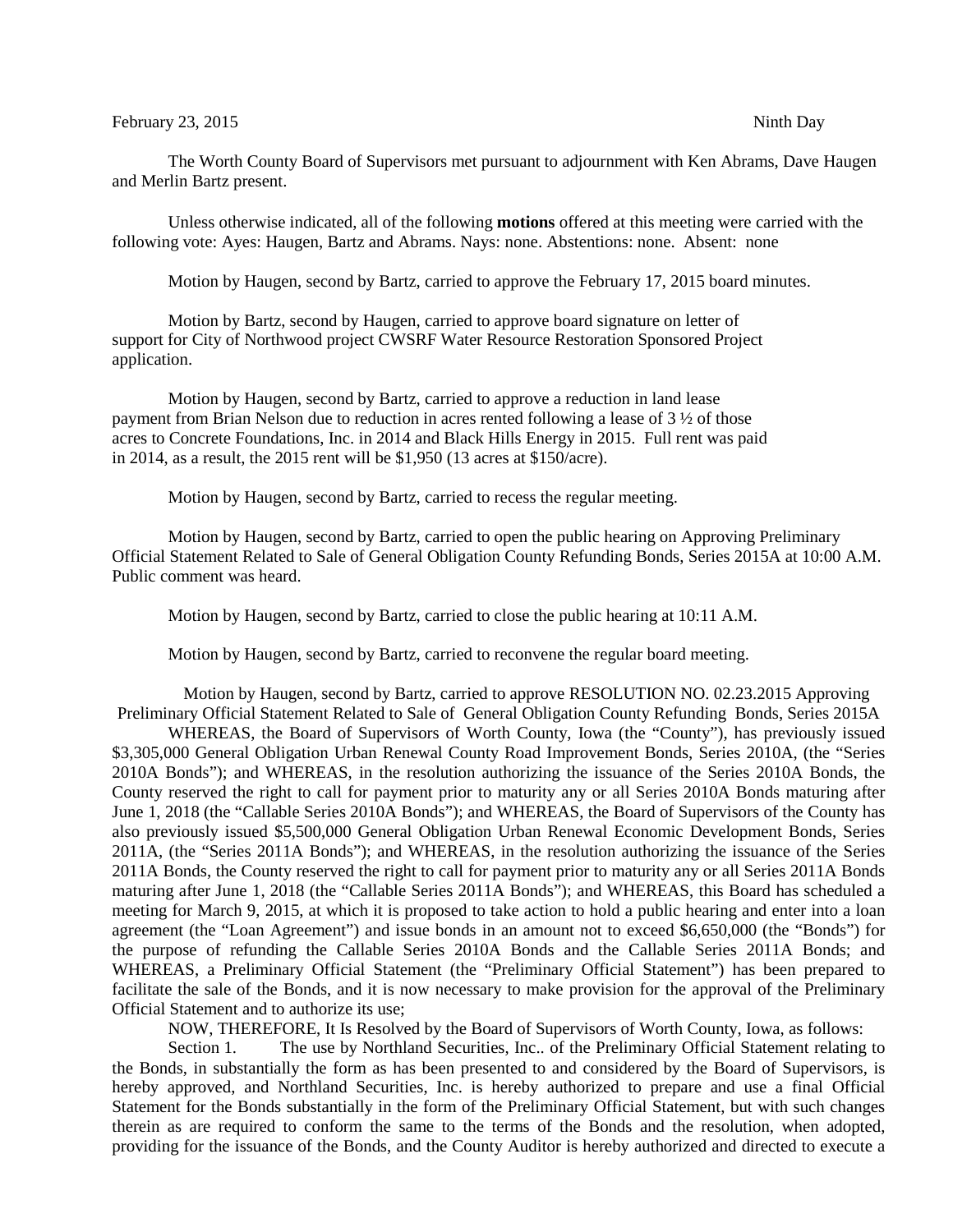final Official Statement for the Bonds, if requested. The Preliminary Official Statement as of its date is deemed final by the County within the meaning of Rule 15(c)(2)-12 of the Securities and Exchange Commission.

Section 2. All resolutions and orders or parts thereof in conflict with the provisions of this resolution, to the extent of such conflict, are hereby repealed.

Passed and approved February 23, 2015. Kenneth J. Abrams, Chairperson Attest: Jacki A. Backhaus, County Auditor

Motion by Bartz, second by Haugen, carried to approve the architect contract between Worth County and Spatial Designs for the Public Health Building project.

Motion by Bartz, second by Haugen, carried to approve the sale of the county's 2002 Ford Taurus to the highest bidder, Richard Brumm at \$1,650.00. Two other bids were received by Sanya Hengesteg for \$705.00 and Bob Oakland for \$525.00.

Motion by Haugen, second by Bartz, carried to approve the addendum to agreement for law enforcement between Worth County, Iowa and the City of Kensett; Worth County, Iowa and the City of Grafton; and Worth County, Iowa and the City of Joice.

The following claims were approved:

| Ag Power Enterprises Inc           | Parts-Eng    | 13.43    |
|------------------------------------|--------------|----------|
| <b>Alliant Energy</b>              | Service-Gsr  | 214.45   |
| Ameripride Services Inc            | Service-Gsr  | 44.50    |
| <b>Austin Office Products</b>      | Supplies-Shf | 117.79   |
| B & J Water Conditioning Inc       | Service-Gsr  | 12.00    |
| Backhaus, Brett                    | Edu-Con      | 28.00    |
| Balek, Ronald                      | Mileage-Twp  | 7.28     |
| Beenken, Richard                   | Service-Eng  | 250.00   |
| <b>Bomgar Corporation</b>          | Service-Dap  | 1,233.00 |
| Borchardt, William                 | Mileage-Twp  | 6.24     |
| Butler, Shana                      | Mileage-Phd  | 16.25    |
| Capranos, Thomas                   | Rent-Vaf     | 250.00   |
| <b>Carquest Auto Parts Inc</b>     | Parts-Shf    | 60.38    |
| <b>Cdw Government Inc</b>          | Equip-Dap    | 7,097.88 |
| <b>Cemstone Concrete Materials</b> | Supplies-Eng | 600.75   |
| Centurylink                        | Service-Eng  | 452.68   |
| City Of Fertile                    | Service-Eng  | 66.37    |
| <b>City Shoe</b>                   | Supplies-Con | 400.48   |
| <b>Class C Solutions Group</b>     | Parts-Eng    | 108.81   |
| Cnh Capital                        | Parts-Eng    | 119.00   |
| <b>Compass Business Solutions</b>  | Supplies-Eng | 6,909.92 |
| Crysteel Truck Equipment Inc       | Parts-Eng    | 1,046.00 |
| Dakin, Thomas C                    | Mileage-Asr  | 10.40    |
| Dave Syverson Inc                  | Parts-Eng    | 370.96   |
| Drivers Licenses Guide Co          | Supplies-Shf | 29.95    |
| <b>Electronic Engineering</b>      | Service-Shf  | 421.45   |
| Fallgatter's Market                | Supplies-Phd | 923.00   |
| <b>Fertile Pronto</b>              | Fuel-Eng     | 166.05   |
| Greve Law Office                   | Rent-Aty     | 350.00   |
| Hackbart, Philip E.                | Mileage-Twp  | 16.64    |
| <b>Heartland Power Coop</b>        | Service-Eng  | 3,905.34 |
| Heiken, David                      | Parts-Eng    | 1,907.49 |
| Hepperly, Greg                     | Exp-Shf      | 14.09    |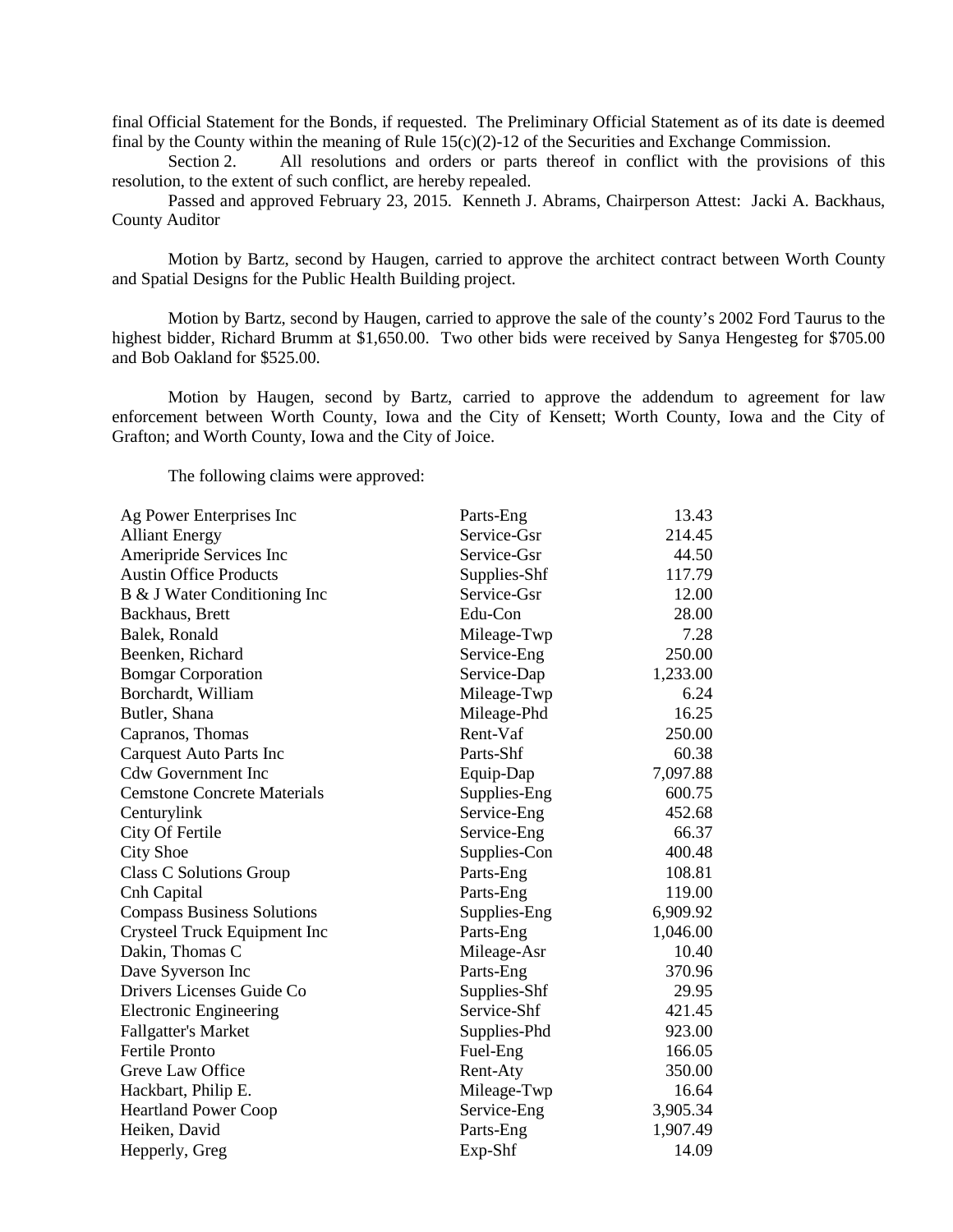| Herweyer, Debra R                     | Mileage-Vaf     | 10.92     |
|---------------------------------------|-----------------|-----------|
| Horan, Teri Lee                       | Mileage-Shf     | 145.60    |
| Hudson, James                         | Service-Dra     | 27.50     |
| Hurd, Thomas R                        | Service-Phd     | 4,907.50  |
| <b>Isac</b>                           | Edu-Sup         | 220.00    |
| Isac Group Health                     | Health Ins Prem | 57,738.00 |
| Isaca                                 | Edu-Aud         | 500.00    |
| <b>Johnson Vinyl Graphics</b>         | Supplies-Con    | 225.00    |
| Johnson, Harold H                     | Rent-Phd        | 1,000.00  |
| Johnson, Teresa                       | Mileage-Phd     | 65.00     |
| Knudtson, Donald                      | Mileage-Asr     | 35.36     |
| Knudtson, Kirby                       | Service-Shf     | 1,211.96  |
| Larsen Plumbing & Heating Inc         | Service-Shf     | 353.50    |
| Lexisnexis                            | Service-Aty     | 137.00    |
| Luther, Jesse                         | Reimb-Shf       | 11.96     |
| Mail Services Llc                     | Service-Trs     | 243.94    |
| <b>Manly Junction Signal</b>          | Service-E911    | 1,086.21  |
| Marco Inc                             | Service-Shf     | 294.33    |
| Mason City Ford Lincoln Inc           | Service-Eng     | 541.11    |
| Mediacom                              | Service-Gsr     | 300.55    |
| <b>Midwest Technology Services</b>    | Service-Dap     | 112.50    |
| Mike's C & O Tire                     | Tires-Shf       | 511.68    |
| Mireles, Sandra                       | Mileage-Mha     | 211.64    |
| Murphy Tractor & Equipment            | Parts-Eng       | 250.26    |
| Myli, Diane                           | Mileage-Phd     | 18.30     |
| Napa Auto Parts                       | Supplies-Eng    | 68.17     |
| <b>Next Generation Technologies</b>   | Service-Mha     | 325.00    |
| Niacog                                | Service-Tra     | 342.77    |
| North Iowa Broadcasting Inc           | Service-Shf     | 100.00    |
| North Iowa Media Group                | Service-Shf     | 580.50    |
| Northwood Anchor Inc                  | Service-Rec     | 2,437.97  |
| Northwood Electric Inc                | Service-Wwt     | 1,194.30  |
| Northwood True Value                  | Supplies-Eng    | 359.79    |
| Olson, Teresa                         | Mileage-Rec     | 70.72     |
| Paetec                                | Service-Eng     | 17.36     |
| Peopleservice Inc                     | Service-San     | 14,313.00 |
| <b>Pinnacle Quality Insight</b>       | Service-Phd     | 150.00    |
| Plunkett's Pest Control Inc           | Service-Gsr     | 50.00     |
| Prazak, Edie                          | Mileage-Phd     | 23.50     |
| Printing Services Inc                 | Supplies-Rec    | 65.08     |
| Pritchard's Of Northwood Inc          | Service-Phd     | 29.95     |
| Reinhart Food Service Llc             | Supplies-Shf    | 225.42    |
| Reyerson, Jessica                     | Mileage-Phd     | 20.50     |
| Rohne, Joel                           | Mileage-It/Gis  | 320.32    |
| Russell, Joyce                        | Mileage-Asr     | 47.84     |
| <b>Schrader's Law Enforcement</b>     | Supplies-Shf    | 940.00    |
| Schultz, Dale                         | Mileage-Twp     | 4.16      |
| Simplex/Grinnell                      | Service-Gsr     | 2,547.04  |
| Sirchie                               | Supplies-Shf    | 90.97     |
| Smith, John M                         | Reimb-Shf       | 11.96     |
| <b>Staples Credit Plan</b>            | Supplies-Phd    | 26.18     |
| State Hygienic Laboratory             | Service-San     | 22.00     |
| <b>State Medical Examiners Office</b> | Service-Aty     | 1,050.00  |
|                                       |                 |           |